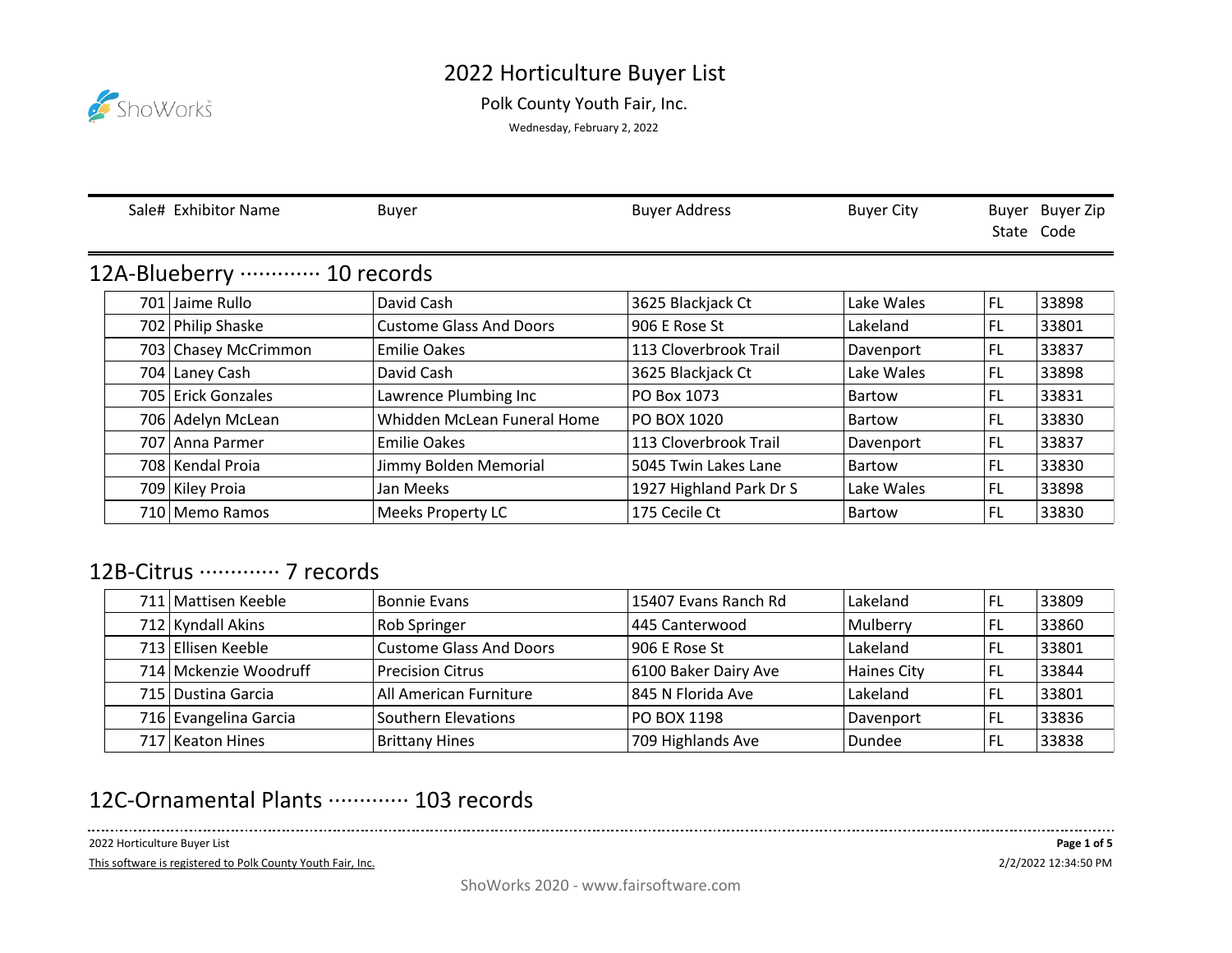|                                        |                                        |                         |                    |           | State Code |
|----------------------------------------|----------------------------------------|-------------------------|--------------------|-----------|------------|
| 12C-Ornamental Plants ………… 103 records |                                        |                         |                    |           |            |
| 698 Eli Dykes                          | <b>Emilie Oakes</b>                    | 113 Cloverbrook Trail   | Davenport          | <b>FL</b> | 33837      |
| 699 Olivia Foreman                     | Wendy Jo Winchester                    | 178 St Thomas Dr        | Mulberry           | FL        | 33860      |
| 700 Dakota Fawcett                     | James E Raines                         | 1141 McClellan Rd       | Frostproof         | <b>FL</b> | 33843      |
| 718 Shayanne Larue                     | <b>Southern Elevations</b>             | PO BOX 1198             | Davenport          | <b>FL</b> | 33836      |
| 719 Colby Maddox-McColley              | Rob Springer                           | 445 Canterwood          | Mulberry           | FL        | 33860      |
| 720 Taylor Paquette                    | Donna Oliver                           | 747 Winfree Ave         | Lakeland           | FL        | 33801      |
| 721 Parker Abraham                     | <b>Guinns Electric</b>                 | 1105 Polk City Rd       | <b>Haines City</b> | FL        | 33844      |
| 723 Kyndall Akins                      | Jessica Beatty                         | 2005 Horseshow Creek Rd | Davenport          | FL        | 33837      |
| 724 Samantha Amos                      | James E Raines                         | 1141 McClellan Rd       | Frostproof         | FL        | 33843      |
| 725 Matthew Bath                       | Julie Jackson Allstate                 | 5177 Us Hwy 98 N        | Lakeland           | FL        | 33809      |
| 726 Nathaniel Bath                     | Ernie White Construction               | P O Box 365             | Kathleen           | FL        | 33849      |
| 727 Jimmy Beam                         | <b>Emilie Oakes</b>                    | 113 Cloverbrook Trail   | Davenport          | <b>FL</b> | 33837      |
| 728 Kaley Baxter                       | Jackie Byrd                            | 1915 S Florida Ave      | Lakeland           | <b>FL</b> |            |
| 729 Tiffany Beam                       | <b>Guinns Electric</b>                 | 1105 Polk City Rd       | <b>Haines City</b> | FL.       | 33844      |
| 730 Tiffany Beam                       | Rob Springer                           | 445 Canterwood          | Mulberry           | FL        | 33860      |
| 731 Aubrey Beatty                      | <b>Southern Elevations</b>             | PO BOX 1198             | Davenport          | FL        | 33836      |
| 732 Mykaela Billingsley                | Snow Birds Heating And Cooling         | 1095 Us Hwy 92 W        | Lakeland           | <b>FL</b> | 33823      |
| 733 Bailey Bowen                       | <b>Emilie Oakes</b>                    | 113 Cloverbrook Trail   | Davenport          | FL        | 33837      |
| 734 Christopher Breidenbach            | Rob Springer                           | 445 Canterwood          | Mulberry           | <b>FL</b> | 33860      |
| 735 Carly Brewer                       | Joe's Tax Service                      | P.O. Box 2261           | Lakeland           | FL        | 33806      |
| 736 Riley Brown                        | Alpha Grabba Hoe                       | PO BOX 2191             | <b>Bartow</b>      | <b>FL</b> | 33831      |
| 737 Jackson Bruno                      | Lw Fencing                             | 1450 Johnson Rd         | Aubundale          | <b>FL</b> | 33823      |
| 738 Jackson Bruno                      | Patti Heid                             | 654 Whisper Woods Dr    | Lakleand           | <b>FL</b> | 33813      |
| 739 Ryla Bryant                        | <b>Bryant Agriculture Services Llc</b> | 9180 Bryant Rd          | Lakeland           | <b>FL</b> | 33809      |
| 740 Sydney Carter                      | Jan Meeks                              | 1927 Highland Park Dr S | Lake Wales         | FL        | 33898      |
| 741 Savannah Clark                     | <b>Conibears Rv Center</b>             | 11636 Us Hwy 98 N       | Lakeland           | <b>FL</b> | 33809      |
| 742 Annabelle Crandall                 | <b>Yellow Gate Ranch</b>               | 4 Cherry Blossom Lane   | Winter Haven       | FL        | 33884      |
| 743 Nala Day                           | <b>Bonnie Evans</b>                    | 15407 Evans Ranch Rd    | Lakeland           | FL.       | 33809      |
| 744 Nala Day                           | Cassell Insurance                      | 2126 Edgewood Dr        | Lakeland           | <b>FL</b> | 33803      |

Sale# Exhibitor Name Buyer Buyer Buyer Buyer Buyer Address Buyer City

2022 Horticulture Buyer List

This software is registered to Polk County Youth Fair, Inc.

2/2/2022 12:34:50 PM **Page 2 of 5**

Buyer Buyer Zip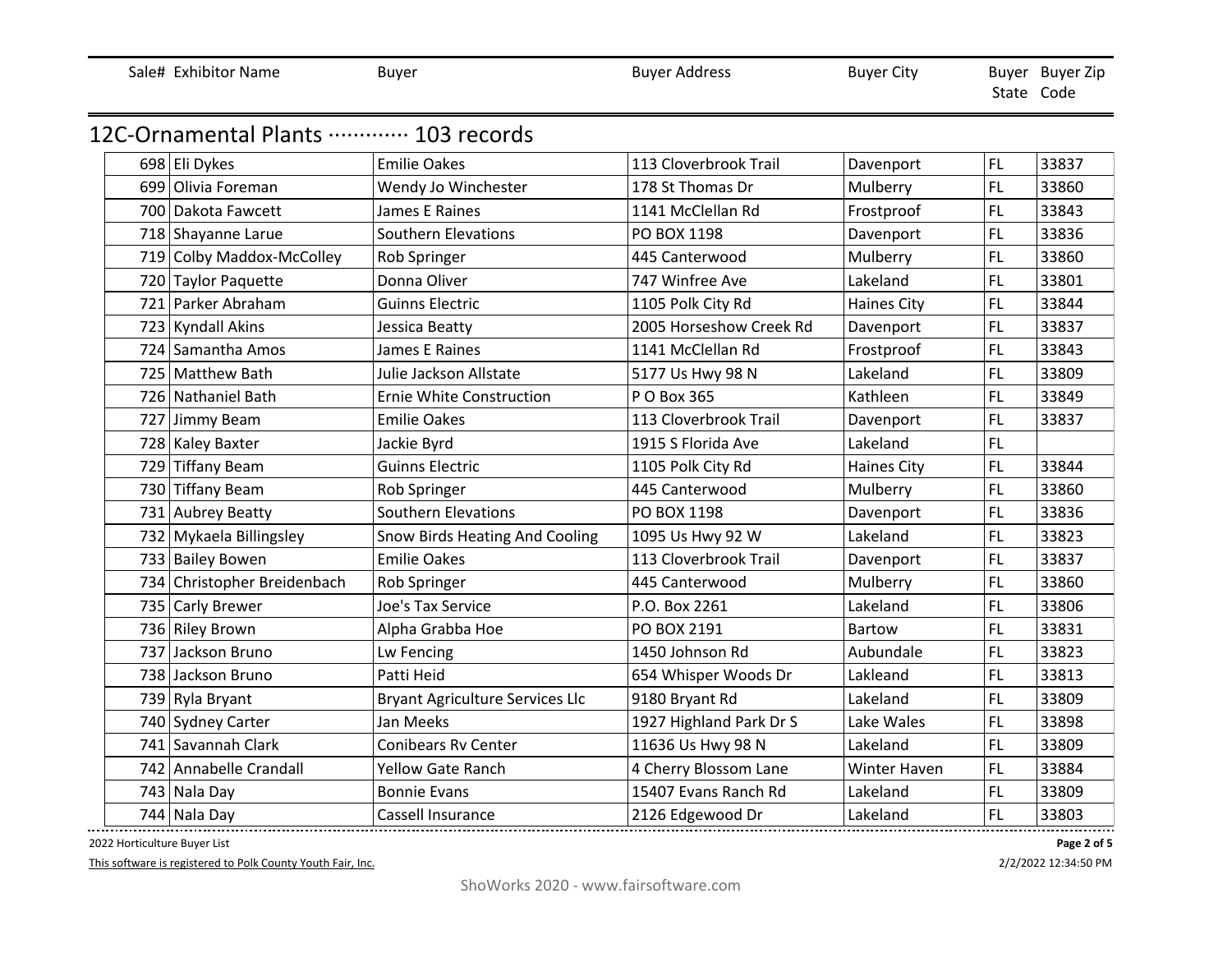|  |  | Sale# Exhibitor Name |  |
|--|--|----------------------|--|
|--|--|----------------------|--|

Buyer Buyer Address Buyer Address Buyer City

 State Code Buyer Buyer Zip

## 12C-Ornamental Plants ·············· 103 records

|  | 745 Chloe Durden      | Jimmy Durden                           | 510 HWY 92 E          | Aubundale          | <b>FL</b> | 33823    |
|--|-----------------------|----------------------------------------|-----------------------|--------------------|-----------|----------|
|  | 746 Eli Dykes         | <b>Guinns Electric</b>                 | 1105 Polk City Rd     | <b>Haines City</b> | FL.       | 33844    |
|  | 747 Emry Dykes        | <b>Yellow Gate Ranch</b>               | 4 Cherry Blossom Lane | Winter Haven       | FL.       | 33884    |
|  | 748 Emry Dykes        | <b>Prince And Sons</b>                 | 200 South F St        | <b>Haines City</b> | FL        | 33844    |
|  | 749 Dakota Fawcett    | <b>Prince And Sons</b>                 | 200 South F St        | <b>Haines City</b> | <b>FL</b> | 33844    |
|  | 750 Dakota Fawcett    | All American Furniture                 | 845 N Florida Ave     | Lakeland           | FL.       | 33801    |
|  | 751 Jaxon Floyd       | <b>Prince And Sons</b>                 | 200 South F St        | <b>Haines City</b> | FL.       | 33844    |
|  | 752 Olivia Foreman    | Alpha Grabba Hoe                       | PO BOX 2191           | Bartow             | <b>FL</b> | 33831    |
|  | 753 Slade Freeman     | <b>Guinns Electric</b>                 | 1105 Polk City Rd     | <b>Haines City</b> | FL.       | 33844    |
|  | 754 Dustina Garcia    | <b>Emilie Oakes</b>                    | 113 Cloverbrook Trail | Davenport          | FL.       | 33837    |
|  | 755 Dustina Garcia    | Alpha Grabba Hoe                       | PO BOX 2191           | Bartow             | FL        | 33831    |
|  | 756 Evangelina Garcia | <b>Southern Elevations</b>             | PO BOX 1198           | Davenport          | FL.       | 33836    |
|  | 757 Evangelina Garcia | Bryant Agriculture Services Llc        | 9180 Bryant Rd        | Lakeland           | FL.       | 33809    |
|  | 758 Evangelina Garcia | <b>Brittany Hines</b>                  | 709 Highlands Ave     | Dundee             | FL.       | 33838    |
|  | 759 Carson Haranda    | <b>Prince And Sons</b>                 | 200 South F St        | <b>Haines City</b> | FL.       | 33844    |
|  | 760 Justin Haranda    | <b>Southern Elevations</b>             | PO BOX 1198           | Davenport          | <b>FL</b> | 33836    |
|  | 761 Lynsey Healey     | <b>Prince And Sons</b>                 | 200 South F St        | <b>Haines City</b> | FL        | 33844    |
|  | 762 Lynsey Healey     | <b>Guinns Electric</b>                 | 1105 Polk City Rd     | <b>Haines City</b> | <b>FL</b> | 33844    |
|  | 763 Keaton Hines      | <b>Southern Elevations</b>             | PO BOX 1198           | Davenport          | <b>FL</b> | 33836    |
|  | 764 Keaton Hines      | <b>Emilie Oakes</b>                    | 113 Cloverbrook Trail | Davenport          | FL.       | 33837    |
|  | 765 Keaton Hines      | <b>Brittany Hines</b>                  | 709 Highlands Ave     | Dundee             | FL.       | 33838    |
|  | 766 Elijah Howard     | <b>Bryant Agriculture Services Llc</b> | 9180 Bryant Rd        | Lakeland           | FL.       | 33809    |
|  | 767 Kameron Jordan    | <b>Prince And Sons</b>                 | 200 South F St        | <b>Haines City</b> | FL.       | 33844    |
|  | 768 Mattisen Keeble   | <b>Bonnie Evans</b>                    | 15407 Evans Ranch Rd  | Lakeland           | FL.       | 33809    |
|  | 769 Holston King      | <b>Southern Elevations</b>             | PO BOX 1198           | Davenport          | FL        | 33836    |
|  | 770 Kendall King      | Whidden McLean Funeral Home            | PO BOX 1020           | <b>Bartow</b>      | FL        | 33830    |
|  | 771 Mikaylah Lampp    | Steve Butler Landscape Mgmt            | P O Box 90763         | Lakeland           | <b>FL</b> | 33804-07 |
|  | 772 Mikaylah Lampp    | Ronnie's Carpets                       | 12348 Us Highway 98 N | Lakeland           | FL        | 33809-10 |
|  | 773 Mikaylah Lampp    | Mrs John Watkins                       | P O Box 8950          | Lakeland           | <b>FL</b> | 33806    |
|  |                       |                                        |                       |                    |           |          |

2022 Horticulture Buyer List

This software is registered to Polk County Youth Fair, Inc.

**Page 3 of 5**

2/2/2022 12:34:50 PM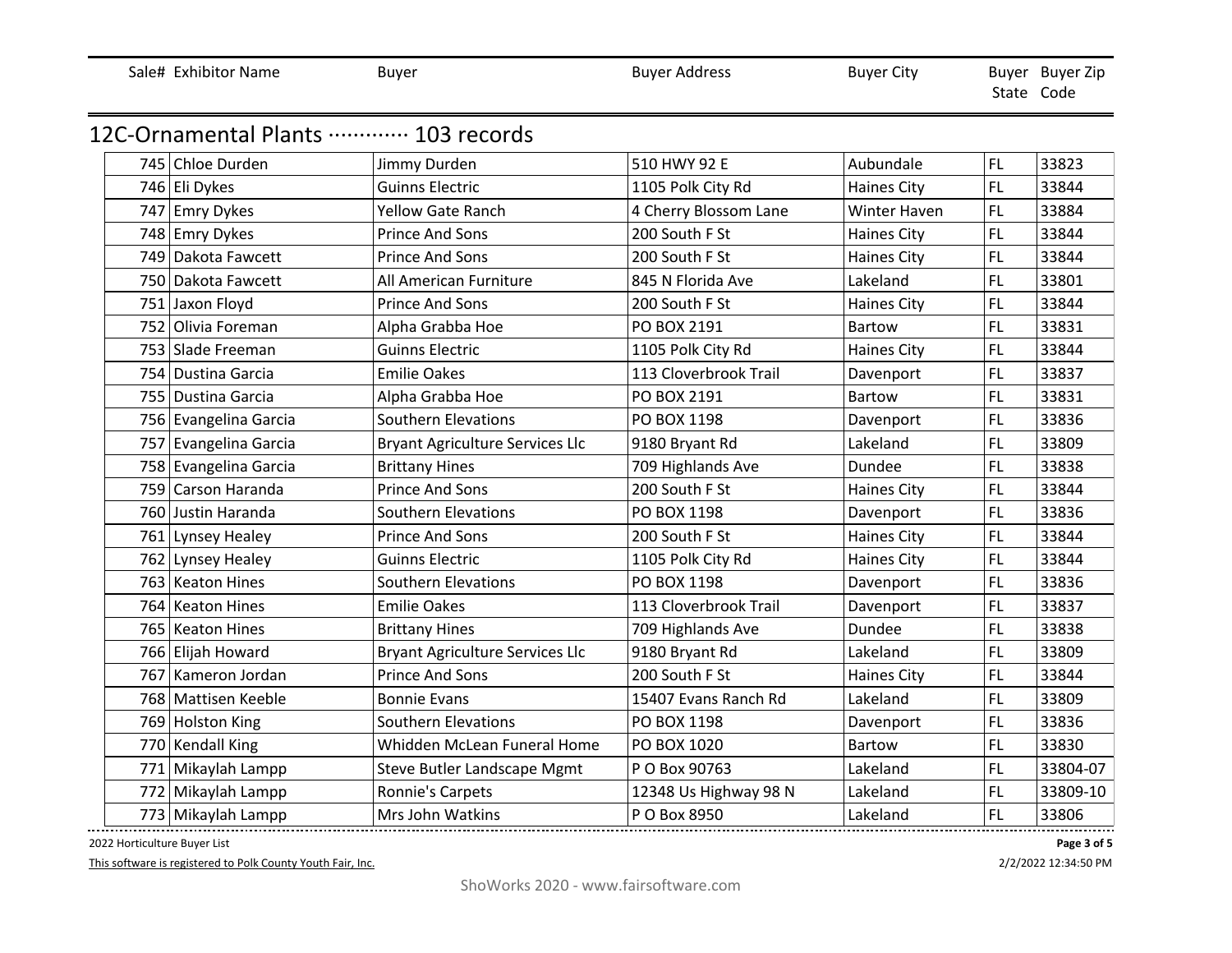| Sale# Exhibitor Name               | Buyer                               | <b>Buyer Address</b>  | <b>Buyer City</b>  |           | Buyer Buyer Zip<br>State Code |
|------------------------------------|-------------------------------------|-----------------------|--------------------|-----------|-------------------------------|
| 12C-Ornamental Plants  103 records |                                     |                       |                    |           |                               |
| 774 Shayanne Larue                 | All American Furniture              | 845 N Florida Ave     | Lakeland           | FL.       | 33801                         |
| 775 Hannah Long                    | Diane Moore                         | 3060 Bailey Rd        | Mulberry           | <b>FL</b> | 33860                         |
| 776 Paisley Lucas                  | Master Machine & Tool               | 2010 Moores Lane      | Mulberry           | FL        | 33860                         |
| 777 Emma Martinez                  | Fine Arts Landscaping               | 6832 Estate Rd        | Lakeland           | <b>FL</b> | 33809                         |
| 778 Nomar Martinez                 | James E Raines                      | 1141 McClellan Rd     | Frostproof         | FL.       | 33843                         |
| 779 Maci May                       | <b>Guinns Electric</b>              | 1105 Polk City Rd     | <b>Haines City</b> | <b>FL</b> | 33844                         |
| 780 Tyler Mercier                  | <b>Myers Aerogroup</b>              | 316 Cactus Rd         | Seffner            | FL        | 33584                         |
| 781 Tessa Mullis                   | All American Furniture              | 845 N Florida Ave     | Lakeland           | <b>FL</b> | 33801                         |
| 782 Carrieann Pannebaker           | Lawrence Plumbing Inc               | PO Box 1073           | <b>Bartow</b>      | <b>FL</b> | 33831                         |
| 783 Anna Parmer                    | <b>Prince And Sons</b>              | 200 South F St        | <b>Haines City</b> | <b>FL</b> | 33844                         |
| 784 Jasmine Perry                  | <b>Dct Farms</b>                    | 7715 Alt Bab Pk Rd    | <b>Bartow</b>      | <b>FL</b> | 33830                         |
| 785 Chloe Plemmons                 | Lw Fencing                          | 1450 Johnson Rd       | Aubundale          | FL.       | 33823                         |
| 786 Kenneth Ratliff                | <b>Guinns Electric</b>              | 1105 Polk City Rd     | <b>Haines City</b> | <b>FL</b> | 33844                         |
| 787 Amare Richard                  | <b>Bonnie Evans</b>                 | 15407 Evans Ranch Rd  | Lakeland           | FL        | 33809                         |
| 788 Kaleb Richardson               | <b>Yellow Gate Ranch</b>            | 4 Cherry Blossom Lane | Winter Haven       | <b>FL</b> | 33884                         |
| 789 Magan Ritter                   | <b>Jesse Ritter Massey Services</b> | 5351 Great Oaks Drive | Lakeland           | <b>FL</b> | 33811                         |
| 790 Magan Ritter                   | Jesse Ritter Massey Services        | 5351 Great Oaks Drive | Lakeland           | <b>FL</b> | 33811                         |
| 791 Emma Self                      | <b>Bud Mears</b>                    | <b>PO Box 260</b>     | Homeland           | FL        | 33847                         |
| 792 Emma Self                      | Allen & Company                     | 1401 S Florida Ave    | Lakeland           | <b>FL</b> | 33803                         |
| 792 Emma Self                      | <b>Care Animal Clinic</b>           | 2030 S Edgewood Dr    | Lakeland           | <b>FL</b> | 33803                         |
| 793 Philip Shaske                  | Southern Elevations                 | PO BOX 1198           | Davenport          | <b>FL</b> | 33836                         |
| 794 Joseph Shelton                 | <b>Guinns Electric</b>              | 1105 Polk City Rd     | <b>Haines City</b> | <b>FL</b> | 33844                         |
| 795 Konner Smith                   | Joe's Tax Service                   | P.O. Box 2261         | Lakeland           | <b>FL</b> | 33806                         |
| 796 Nathan Smith                   | Master Machine & Tool               | 2010 Moores Lane      | Mulberry           | FL.       | 33860                         |
| 797 Javier Soto                    | <b>Myers Aerogroup</b>              | 316 Cactus Rd         | Seffner            | FL        | 33584                         |
| 798 Madison Stillwell              | Julie Jackson Allstate              | 5177 Us Hwy 98 N      | Lakeland           | <b>FL</b> | 33809                         |
| 799 Clay Stubbs                    | <b>Prince And Sons</b>              | 200 South F St        | <b>Haines City</b> | <b>FL</b> | 33844                         |
| 800 Sylvia Summerlin               | <b>Atlantic Filter</b>              | PO Box 4000           | <b>Eaton Park</b>  | <b>FL</b> | 33840                         |
| 800 Sylvia Summerlin               | Southern Elevations                 | PO BOX 1198           | Davenport          | FL        | 33836                         |
|                                    |                                     |                       |                    |           |                               |

2022 Horticulture Buyer List

This software is registered to Polk County Youth Fair, Inc.